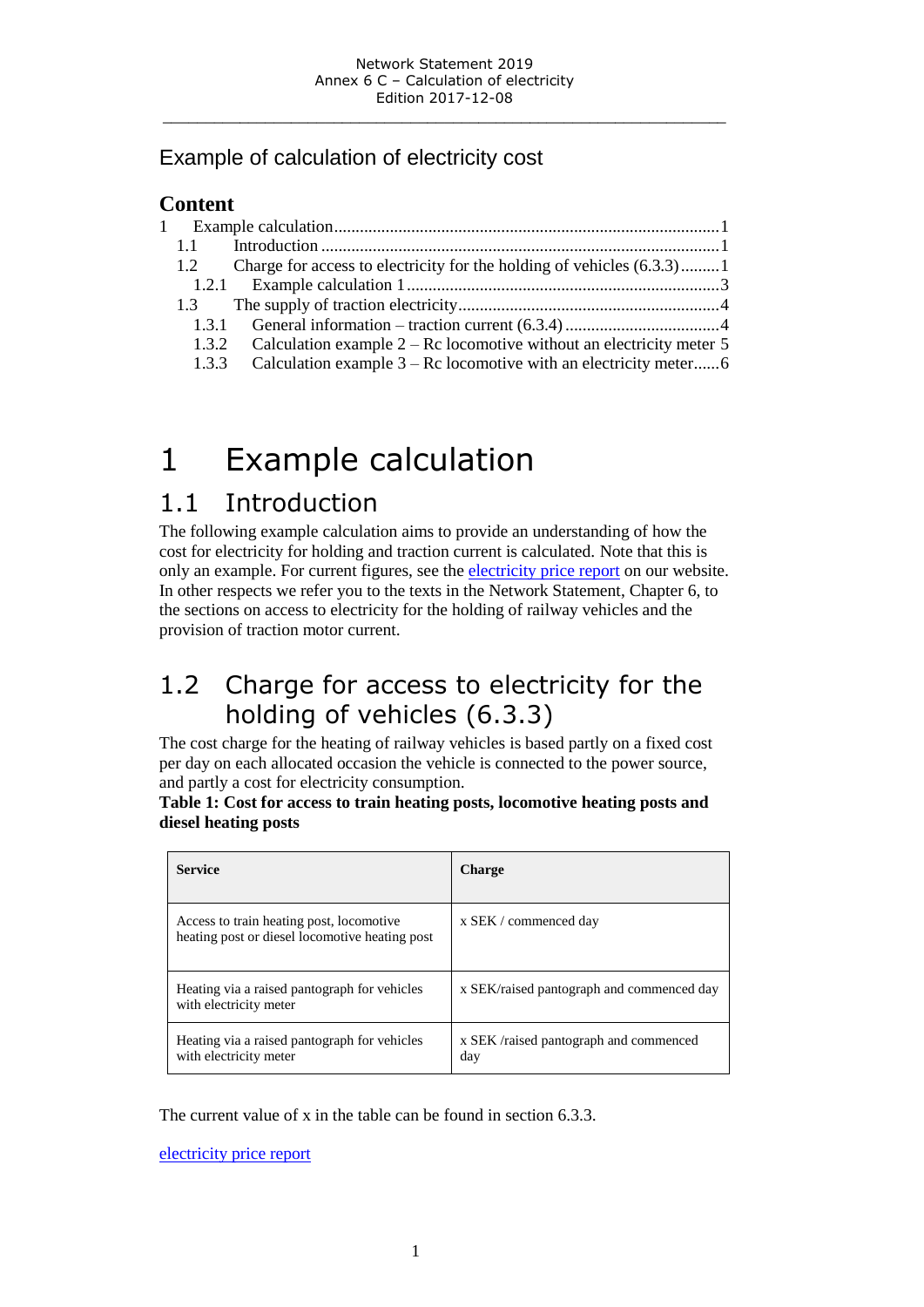For vehicles with electricity meters which are held with a raised pantograph, electricity is included in the traction current charged, see rail network description section 6.3.4.1. For those vehicles with no meters or that use a train heating post, locomotive heating post or diesel heating post, see below for standard rates.

| Vehicle type                | Mean power in kW | Mean power in kW |
|-----------------------------|------------------|------------------|
|                             | April-October    | November-March   |
| Day carriage                | 2.9              | 9.2              |
| Restaurant car              | 3.2              | 11.6             |
| Couchette car               | 2.5              | 7.2              |
| Sleeping car                | 2.5              | 7.2              |
| Special-purpose cars        | 1.3              | 7.6              |
| $X1 - X14$                  | 11.2             | 22               |
| X <sub>2</sub> loco         | 3                | 3                |
| $X2$ car                    | 5                | 12               |
| X31                         | 5                | 18               |
| X50-53                      | 5                | 15               |
| Rc loco heating             | 2.5              | 2.5              |
| Diesel motor car Y1         | 5                | 10               |
| Diesel motor car Y2, Y31-32 | 5                | 18               |

**Table 2: Templates for billing of energy consumption per vehicle type**

The standard amounts are based on mean temperatures for the winter and summer periods and a calculated car temperature of between 12 and 14 degrees Celsius.

For vehicles where the table above applies and which lack electricity meters, the loss surcharge  $E =$  normal loss surcharge (1.14) for the calculations. For those vehicles that take power via a raised pantographs and which have a meter, electricity is included in the monthly charge for traction current (see example calculation 3 under 1.3).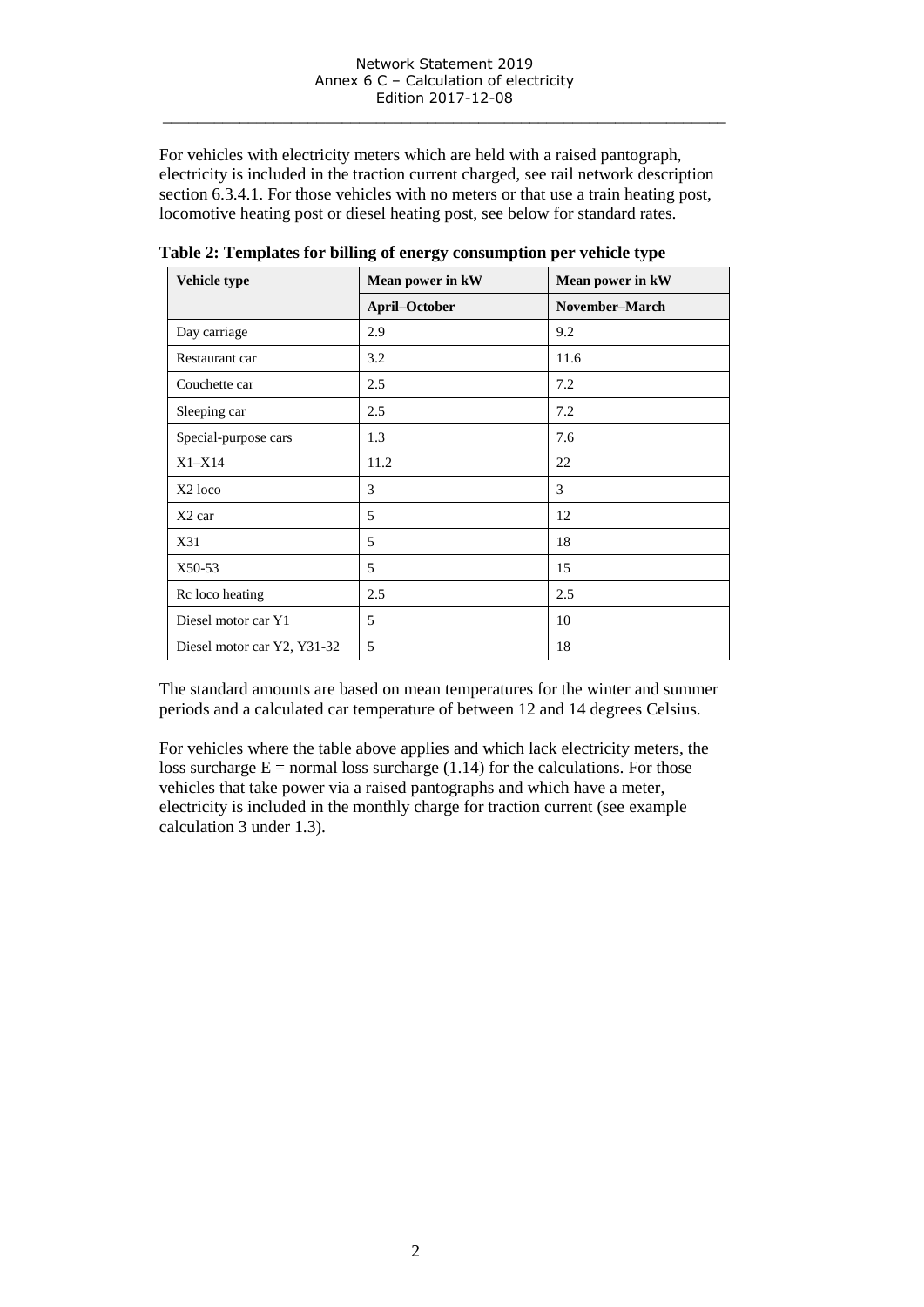# <span id="page-2-0"></span>1.2.1 Example calculation 1

Examples of calculation of energy consumption (conducted in 2011)

|                                       | Regina X 50-53<br>Without |
|---------------------------------------|---------------------------|
| <b>Train type</b>                     | electricity meter         |
| Holding time days, April – October    | 214                       |
| Holding time – days, November – March | 151                       |
| Holding time in hours/day             | 6                         |
| Electricity price, SEK/kWh            | 0.48                      |
|                                       |                           |
| Network cost, SEK/kWh                 | 0.09                      |
| Certificate, SEK/kWh                  | 0.045                     |
| Loss surcharge $=$ E                  | 1.14                      |
| Estimated volume loss, SEK/kWh        | 0.015                     |

*Current data as listed above can be seen in the electricity price report*

### Cost per kWh

(electricity price + network charge) x loss surcharge + electricity certificate + volume difference

(0.48+0.09 SEK) x 1.14 + 0.045 + 0.015 = **0.7098 SEK**

| Average power output: |                              |
|-----------------------|------------------------------|
| April–October         | 5 kW (as per table 2 above)  |
| November-March        | 15 kW (as per table 2 above) |

### **Calculation:**

| April–October                            | 214 days x 6 hours = $1,284$ hours                                               |  |  |  |
|------------------------------------------|----------------------------------------------------------------------------------|--|--|--|
| November-March                           | 151 days x 6 hours = 906 hours                                                   |  |  |  |
| Assumed electricity price 0.7098 SEK/kWh |                                                                                  |  |  |  |
| Cost: April–October<br>4,556             | $5 \text{ kW} \times 1284 \text{ hours} \times 0.7098 \text{ SEK/kWh}$ gives SEK |  |  |  |
| Cost: November–March<br>9,646            | 15 kWh x 906 hours x 0.7098 SEK/kWh gives SEK                                    |  |  |  |

In addition to the costs above, there is also a fixed cost per holding occasion, train heating post/locomotive heating post. (X in table 1 has been set at SEK 40 per started day = the annual charge for 2013).

The number of days are for the example year with the charge for 2013 for the train heating post//locomotive heating post which means 365 (214+151) days x SEK 40, i.e. SEK 14,600.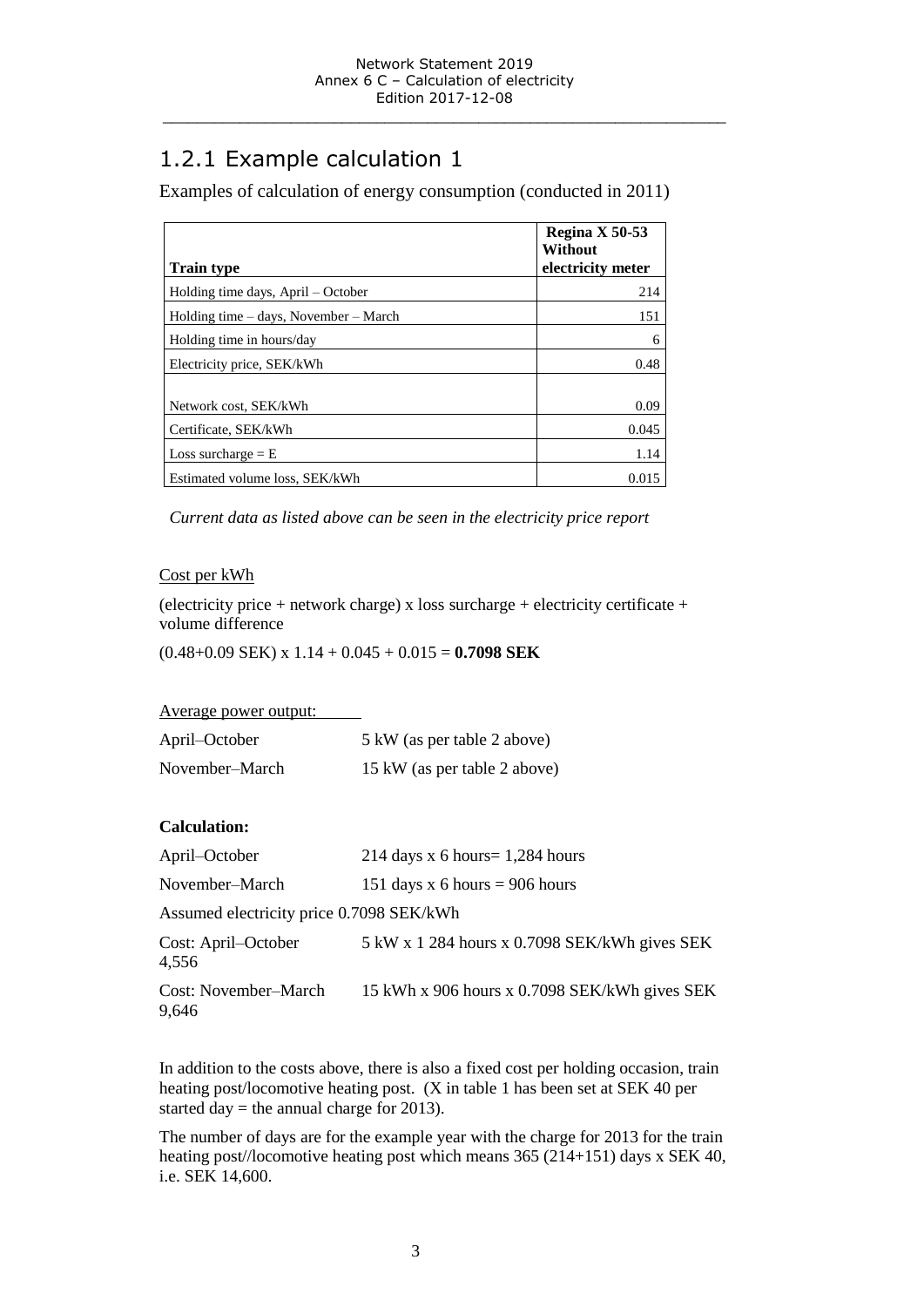**The total cost in our example** for a year for a heating post: the preliminary figure is SEK  $14,600 + 4,556$  SEK  $+ 9,646 =$  SEK  $28,802$ .

*The electricity price, including certificate etc. above is only a calculation example. The price charged is based on the outcome of electricity trading for the month in question (see paragraph 6.3.4.1 and electricity price report).*

# <span id="page-3-0"></span>1.3 The supply of traction electricity

## <span id="page-3-1"></span>1.3.1 General information – traction current (6.3.4)

For vehicles that have electricity meters installed, the cost is invoiced based on the actual usage (example of how a cost is reported is shown in the calculation example 3 below). For vehicles with no meter, the charge is based on the reported transportation work and the standard values in accordance with table 1 below.

| Passenger services                                                                           | Wh/gross tonne-kilometre |
|----------------------------------------------------------------------------------------------|--------------------------|
| Locomotives $\langle 130 \text{ km/h} \rangle$                                               | 31.4                     |
| Locomotives $>130$ km/h                                                                      | 33.9                     |
| $X2 > 160$ km/h                                                                              | 30.8                     |
| $X2 > 160$ km/h                                                                              | 34.5                     |
| X1/X10 SL services (trains with passengers)                                                  | 85.5                     |
| X10 Gothenburg local services (Göteborgs lokaltrafik)<br>and Skånetrafiken trains            | 72.7                     |
| Other multiple-unit trains (mean value)                                                      | 53.9                     |
| Freight traffic                                                                              | Wh/gross tonne-kilometre |
| Wagon-load trains, Rc locos/Ma locos                                                         | 19.5                     |
| Iron ore trains (the Iron Ore Line)                                                          | 11.6                     |
| Intermodal trains                                                                            | 21.2                     |
| Freight trains $> 130$ km/h                                                                  | 33.9                     |
| Museum services                                                                              | Wh/gross tonne-kilometre |
| Museum vehicles in accordance with the Railway Act<br>(2004:519), chapter 3. (4§) section 4. | 20                       |

**Table 3: Standard charges for billing of electricity cost**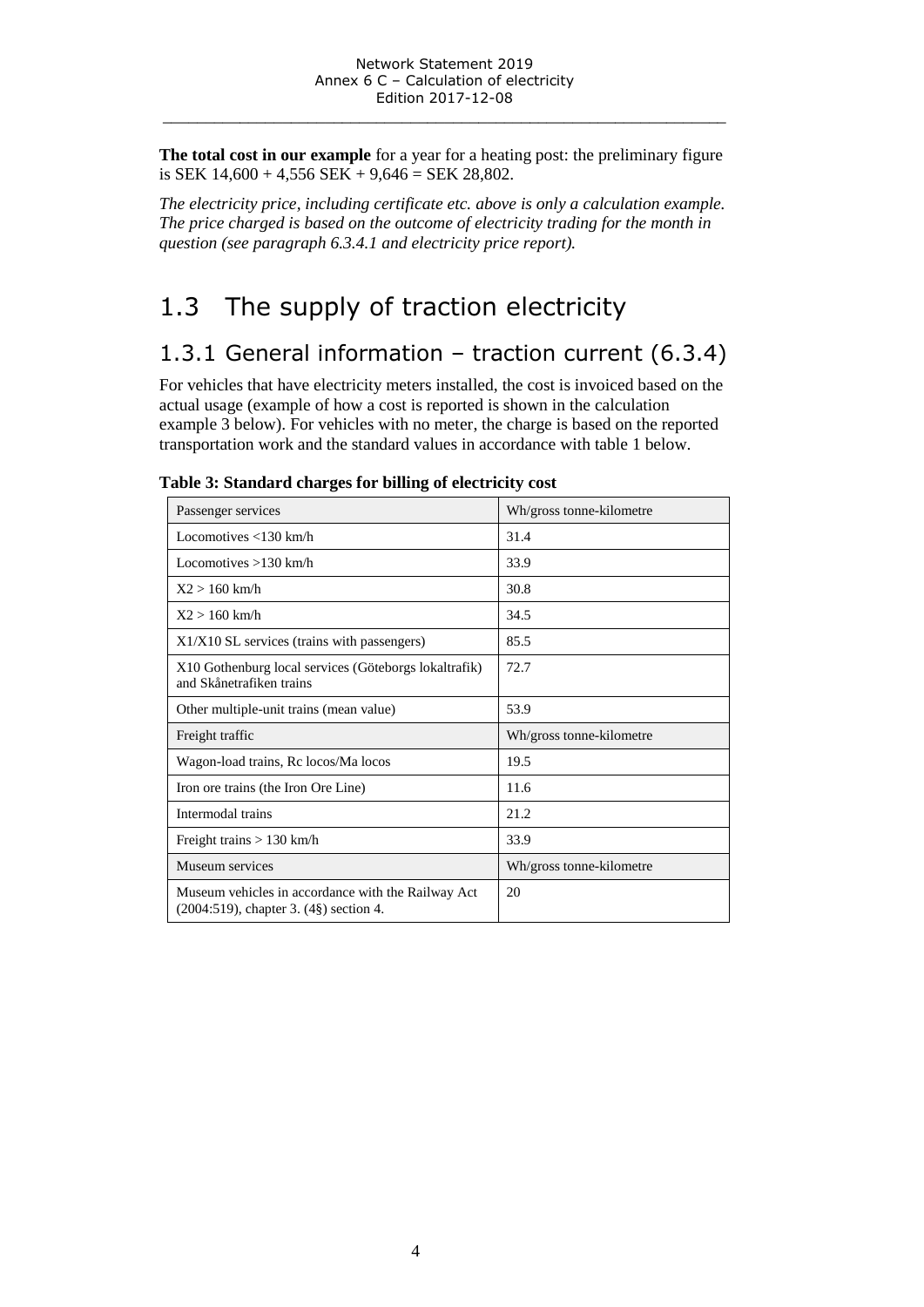| Vehicle type                                         | Loss surcharge* |
|------------------------------------------------------|-----------------|
| Rc, Rd                                               | E x 1.08        |
| Ma                                                   | E x 1.07        |
| <b>IORE</b>                                          | E               |
| Dm                                                   | $E \times 1.13$ |
| BR 185, BR 241, BR 242, Re                           | E               |
| BR 189, BR 441, BR 141                               | E               |
| <b>BR</b> 142                                        | $E \times 1.03$ |
| <b>BR</b> 161                                        | E x 1.04        |
| X2                                                   | E               |
| X3                                                   | E               |
| $X31 - 32$                                           | E               |
| X40                                                  | E               |
| $X50 - 55$                                           | E               |
| $X60 - 62$                                           | E               |
| X1                                                   | $E \times 1.03$ |
| $X10-14$                                             | $E \times 1.03$ |
| Museum vehicles in accordance with the               | E               |
| Railway Act $(2004:519)$ , chapter 3. $(4§)$ section |                 |
| 4.                                                   |                 |

#### **Table 4: Loss surcharge**

 $* E =$  normal loss surcharge = 1.14

The total loss surcharge varies from vehicle to vehicle type according to the above table.

### <span id="page-4-0"></span>1.3.2 Calculation example 2 – Rc locomotive without an electricity meter

The examples below are from 2011. For a current example, see the electricity price report and the tables above.

### **Assumptions:**

| <b>Train type</b>                               | Rc loco |
|-------------------------------------------------|---------|
| Gross weight tons                               | 1000    |
| Distance km                                     | 500     |
| Consumption as per table Wh.                    | 19.5    |
| Loss surcharge $(E \times 1.08$ as per table 4) | 1.23    |
| Calculated volume difference, SEK/kWh           | 0.015   |
| Electricity price, SEK/kWh                      | 0.48    |
| Network cost, SEK/kWh                           | 0.09    |
| Certificate, SEK/kWh                            | 0.045   |

*For up to date price information, see the electricity price report*

#### **Cost estimate in accordance with the information above:**

An Rc locomotive uses 19.5 Wh/gross tonne-km. The distance is 500 km and with a gross weight of 1,000 tonnes, this means 500,000 gross tonne-km.

Used kWh =  $500,000$  gross tonne-km x (19.5/1000) kWh =  $9,750$  kWh

Estimated price per  $kWh = Loss$  surcharge x (electricity trading price + network charge) + electricity certificate + calculated volume difference.